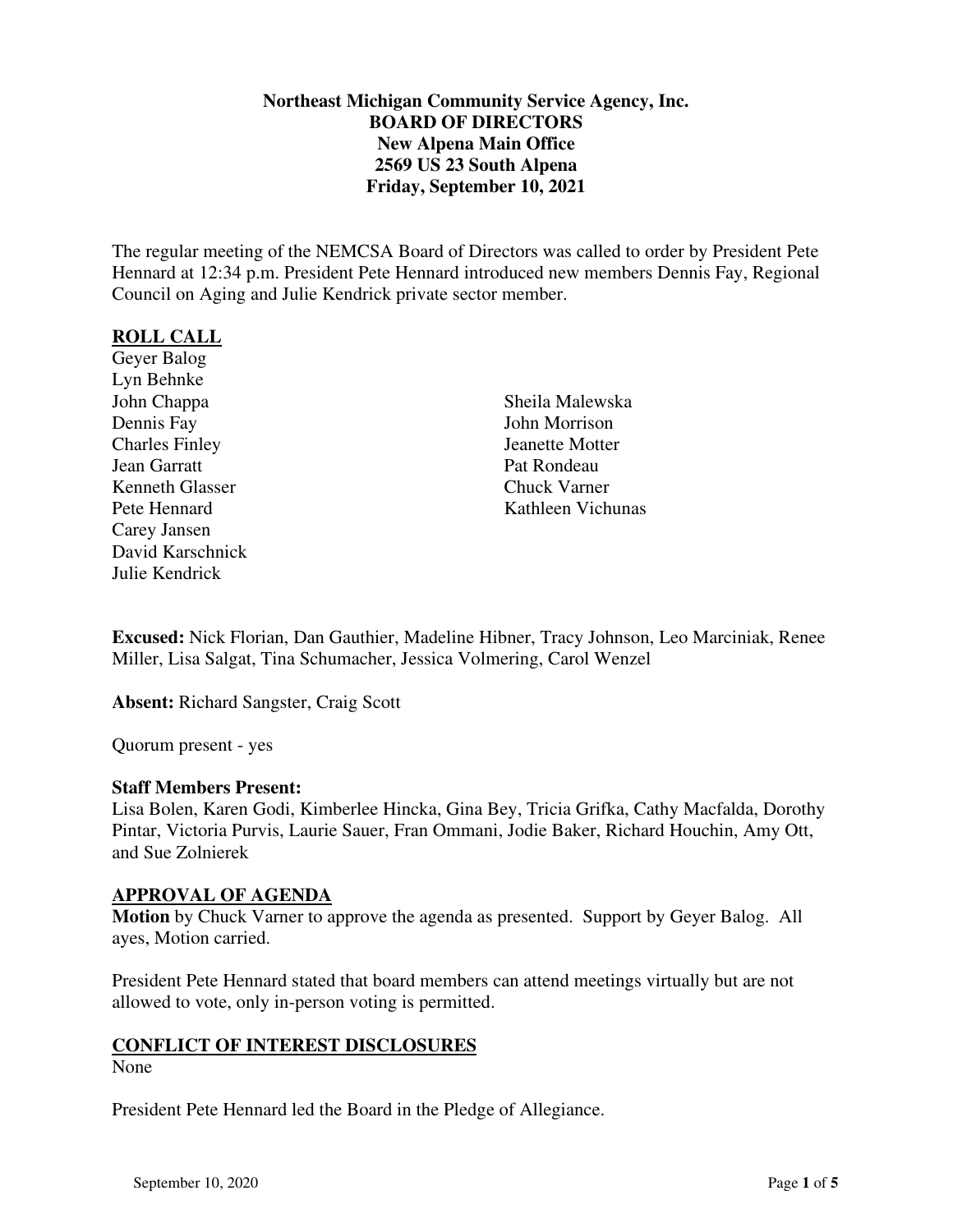John Morrison led the Board in prayer.

John Morrison provided reflections.

No public comment.

# **INTRODUCTION OF GUESTS AND PUBLIC COMMENT**

Charles Finley introduced his wife, Barb.

President Pete Hennard shared that a celebration of life for Sharon Priebe will be held on Friday September 17, 2021.

## **ADMINISTRATIVE CONSENT AGENDA APPROVAL**

President Pete Hennard asked if anyone would like to pull any item from the Administrative Consent Agenda for further discussion or individual vote. None being noted – President Pete Hennard stated that the Administrative Consent Agenda including the following items:

a. Approval of August 2021 draft meeting minutes

b. Receive and file July 2021 Regional Advisory Council meeting minutes is adopted as presented.

Carey Jansen left the meeting.

## **COMMUNICATION**

President Pete Hennard read correspondence dated August 30, 2021, from the Department of Health and Human Service (DHHS) Aging and Adult Service Agency (AASA) providing feedback on a recent virtual assessment of the Region 9 Area Agency on Aging. Areas of operation covered during the assessment included, Aging FY2020 Program Outcome Assessment Guide, FY2021 Aging Assessment Guide and a review of changes, improvement and/or corrections made since the previous assessments. There were no findings, and the assessment is considered closed.

**Motion** by Lyn Behnke to receive and file communication dated August 30, 2021, as presented. Support by Kathleen Vichunas. All ayes, Motion carried

## **INFORMATION ITEMS**

#### **Directors Report – Lisa Bolen**

Lisa Bolen read highlights from the Directors report. Lisa distributed a handout from legal consultant, Greg Meihn, discussing the Biden administration mandate on vaccinations and testing requirements for COVID-19.

#### **Financial Report – Kimberlee Hincka**

Kimberlee reviewed the Head Start/Early Head Start recorded expenses for grant period February 1, 2021 through January 31, 2022 which includes COVID-19 funding available through FY2023.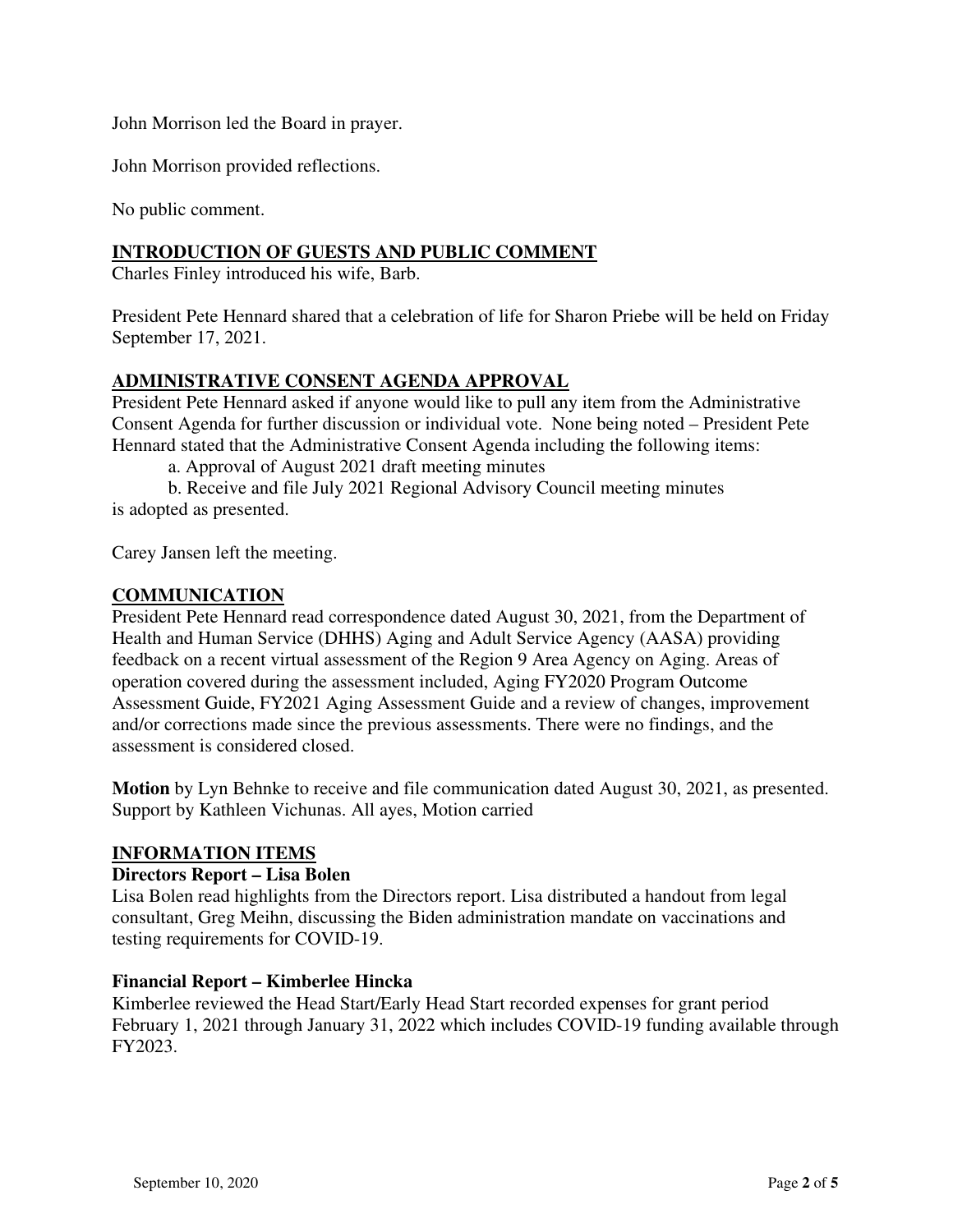**Motion** by John Chappa to receive and file the financial report as presented. Support by Lyn Behnke. All ayes, Motion carried.

**Program Presentations** – Rick Houchin, Retired and Senior Volunteer Program (RSVP) Project Director, provided an overview of the RSVP and Shine Bright Volunteer Programs.

## **COMMITTEE REPORTS**

#### **Program Planning and Evaluation Committee – Sheila Malewska**

The committee met prior to the regular meeting to review and recommend approval of the following two items: FY2022 Community Service Block Grant (CSBG) Plan and Budget, and the Housing Programs Participant Grievance Policy.

No votes: (0), Abstained (0) **Motion Carried.**

**Motion** by Jean Garratt to approve acceptance of the FY22 Community Service Block Grant (CSBG) Plan and Budget as presented. Support by Lyn Behnke. All ayes, Motion carried.

Roll Call Vote:

Yes Votes: (15) Geyer Balog, Lyn Behnke, John Chappa, Dennis Fay, Charles Finley, Jean Garratt, Ken Glasser, Pete Hennard, Dave Karschnick, Julie Kendrick, Sheila Malewska, John Morrison, Pat Rondeau, Chuck Varner, Kathleen Vichunas.

Jeanette Motter was on-line and couldn't vote.

No votes: (0), Abstained (0) **Motion Carried.**

**Motion** by Lyn Behnke to approve the Housing Programs Participant Grievance Policy as presented. Support by John Chappa.

Roll Call Vote:

Yes Votes: (15) Geyer Balog, Lyn Behnke, John Chappa, Dennis Fay, Charles Finley, Jean Garratt, Ken Glasser, Pete Hennard, Dave Karschnick, Julie Kendrick, Sheila Malewska, John Morrison, Pat Rondeau, Chuck Varner, Kathleen Vichunas.

Jeanette Motter was on-line and couldn't vote.

No votes: (0), Abstained (0) **Motion Carried.**

## **Early Childhood Committee – Jean Garratt**

The committee met with the Compliance committee.

## **Audit/Finance Committee – Ken Glasser**

The committee met prior to the board meeting and viewed two months of Head Start purchasing card statements. Charges on the 5<sup>th</sup> 3<sup>rd</sup> Head Start purchasing card, totaled \$39,827.33 for June,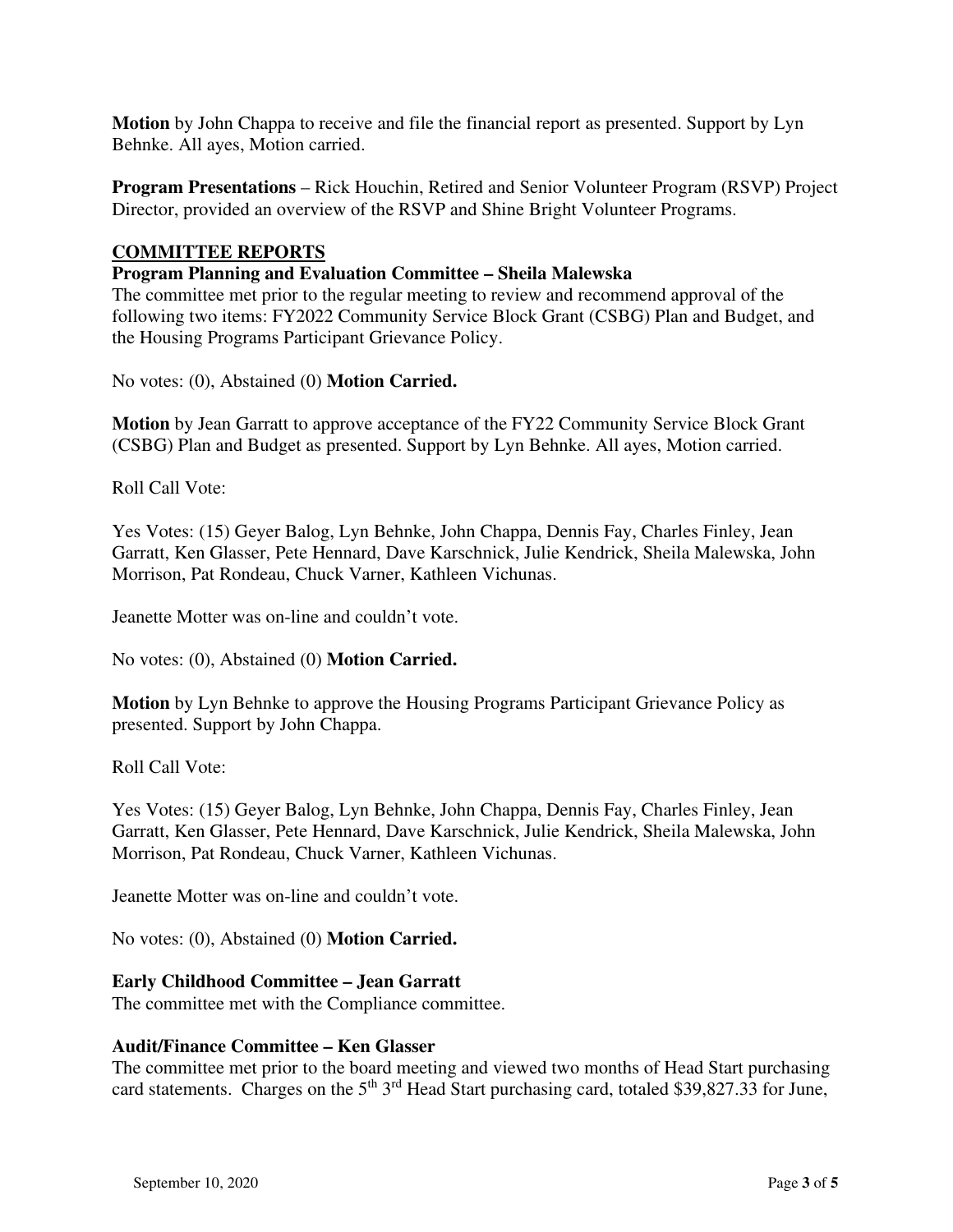and \$51,030.65 for July. The Wex fuel card, totaled \$668.59 for June and \$185.01 for July. The committee also reviewed the July corporate American Express card expenditures in the amount of \$1,149.48.

Motion by Ken Glasser to approve the July corporate American Express card, the 5<sup>th</sup> 3<sup>rd</sup> purchasing card and the Wex fuel card charges for June and July as presented. Support by Chuck Varner.

## **Roll Call Vote:**

Yes Votes: (15) Geyer Balog, Lyn Behnke, John Chappa, Dennis Fay, Charles Finley, Jean Garratt, Ken Glasser, Pete Hennard, Dave Karschnick, Julie Kendrick, Sheila Malewska, John Morrison, Pat Rondeau, Chuck Varner, Kathleen Vichunas.

Jeanette Motter was on-line and couldn't vote.

No votes: (0), Abstained (0) **Motion Carried.**

## **Housing Development Ad-Hoc Committee – Ken Glasser**

No meeting. No report.

## **Membership Committee – Lisa Salgat**

No meeting. No report.

## **Personnel Committee – Lyn Behnke**

No meeting. No report.

## **Compliance Committee – Jean Garratt**

The committee met in conjunction with the Early Childhood Ad-Hoc Committee to review and recommend for approval the Head Start/GSRP Policy and Procedure Child File Maintenance and Data Management Policy. Gina Bey provided the committee with an update on MI Choice Waiver events. A MI Choice Provider meeting was held informing providers on any contract and reporting changes for the upcoming year. The background check requirements that have become Michigan law and pertain to all programs facilitated by AAAs was discussed. Provider Monitoring visits are in process. These will take place virtually and in-person. MI Choice staff are preparing for the annual Clinical Quality Assurance Review to take place in October. The Annual Program Integrity Plan and the OIG Quarterly Report, 3<sup>rd</sup> quarter, both received a PASS from the OIG.

**Motion** by Jean Garratt to approve the Head Start/GSRP Child File Maintenance and Data Management Policy as presented. Support by Pat Rondeau.

#### Roll Call Vote:

Yes Votes: (15) Geyer Balog, Lyn Behnke, John Chappa, Dennis Fay, Charles Finley, Jean Garratt, Ken Glasser, Pete Hennard, Dave Karschnick, Julie Kendrick, Sheila Malewska, John Morrison, Pat Rondeau, Chuck Varner, Kathleen Vichunas.